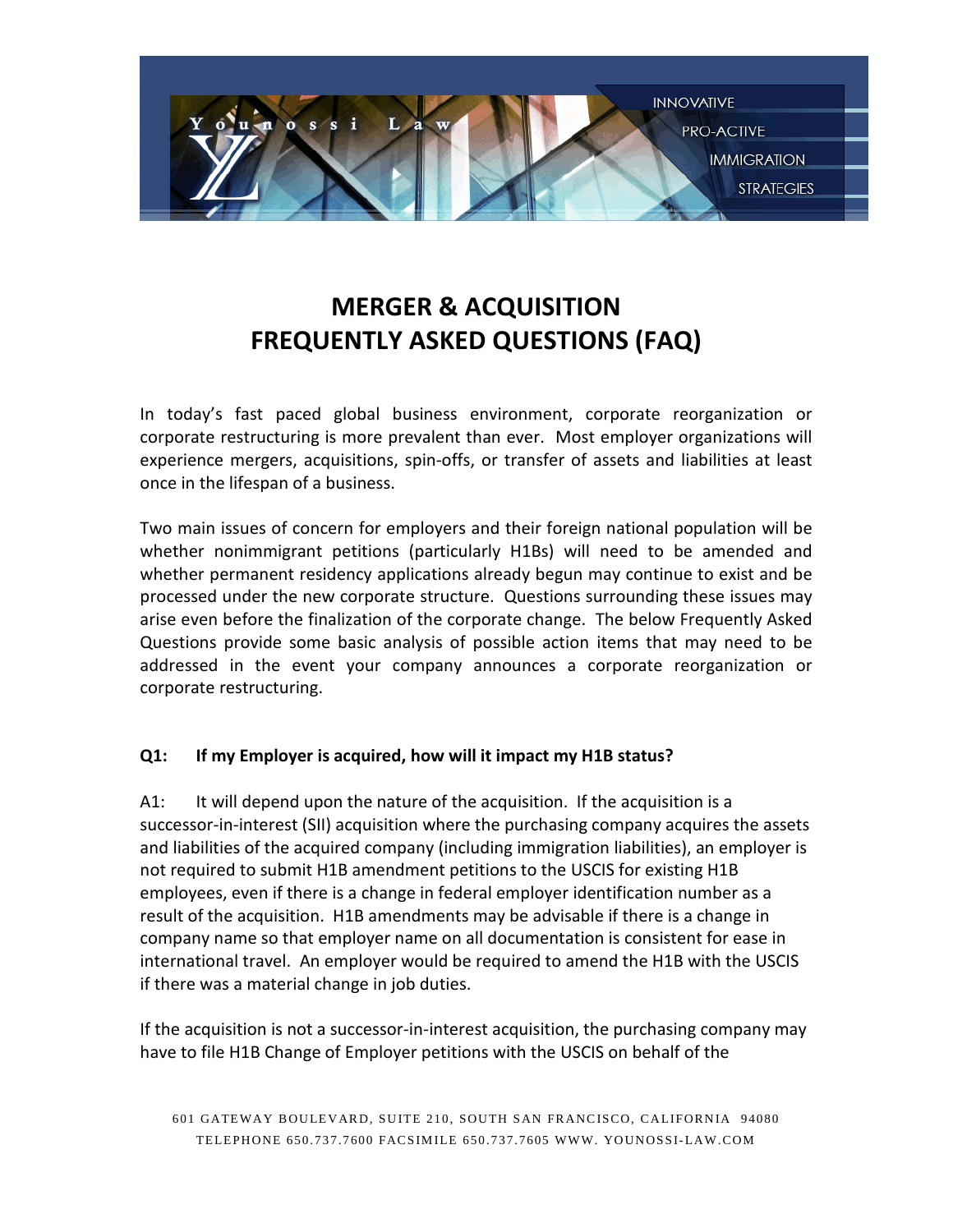

employees before the acquisition takes place. The filing of the H1B Change of Employer petitions prior to the acquisition ensures the ability of the H1B employees to begin employment with the new corporate entity that emerges as a result of the acquisition.

## **Q2: If my Employer is acquired, how will it impact my L-1A or L-1B status?**

A2: Like the H1B, the answer will depend upon the nature of the acquisition. The L-1 visa is based on a qualifying parent, subsidiary or affiliate relationship between the U.S. petitioner employer and the foreign entity abroad. If the acquisition results in the purchasing company also purchasing the acquired company's entities abroad and maintaining the same ownership structure of those entities, the L-1 qualifying relationship between the entities also remains valid. If there is no change in company name or federal employer identification number as a result of the acquisition, the employer is not require to submit L-1 amendment petitions to the USCIS for existing L-1 employees. Like the H1B, L-1 amendments may be advisable if there is a change in company name so that employer name on all documentation is consistent for ease in international travel. An employer would also be required to amend the L-1 if there was a material change in job duties.

If the purchasing company will not be purchasing the acquired company's entities abroad and does itself not have qualifying entities abroad, the L-1 status may need to be changed to another work authorized visa status.

# **Q3: If my Employer is acquired, how will it affect my pending green card process sponsored by My Employer?**

A3: The employment based permanent residency process is typically a three step process for most employees: PERM Labor Certification, I-140 Immigrant Visa Petition, and I-485 Application to Adjust Status. The green card process contemplates a prospective employment position that the company will offer the employee upon approval of the permanent residency application.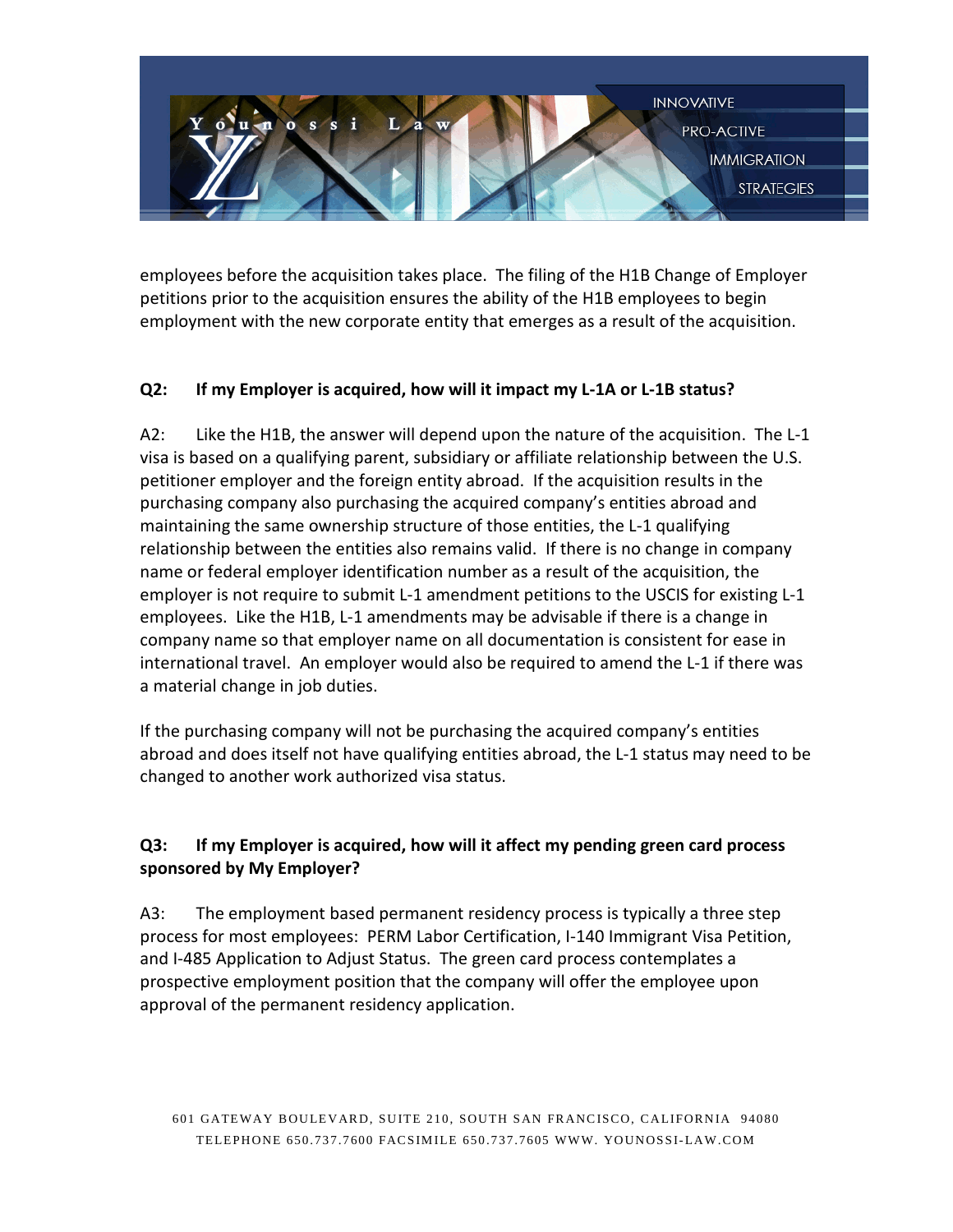

If the acquisition is a successor-in-interest (SII) acquisition where the purchasing company acquires the assets and liabilities of the acquired company (including immigration liabilities), labor certifications approved for the acquired company should survive without a need to re-file, provided that there is no material change in job duties, location or title.

However, I-140 Immigrant Visa petitions that are pending or approved, even if an I-485 has been filed and pending, require that an amendment filing be submitted to the USCIS detailing the nature of the successor-in-interest acquisition. The amendment filing should not typically impact the approvability of the overall permanent residency application, but does serve as a notice to the USCIS that the prospective employer has changed per the successor-in-interest acquisition.

If the acquisition is not a successor-in-interest acquisition, the purchasing company may have to begin new permanent residency application processes for employees of the acquired company. However, if the employee is far enough along in the green card process, the employee may be eligible to "port" the permanent residency process begun by the acquired company. This requires that the I-140 petition be approved; that the I-485 application be pending for at least 180 days at the time of the acquisition and that the position offered by the new corporate entity be same/similar to the position listed in the underlying green card application.

# **Q4: If my Employer is acquired, how will it affect my pending my green card process if it I filed through my spouse?**

A4: A family based permanent residency process is unaffected by changes of your employer and will not require any action.

## **Conclusion:**

At the initial announcement of a corporate reorganization or corporate restructuring, an employer may not have sufficient information to draw definitive conclusions as to the exact nature of the corporate changes that will take place and thus may not be able to